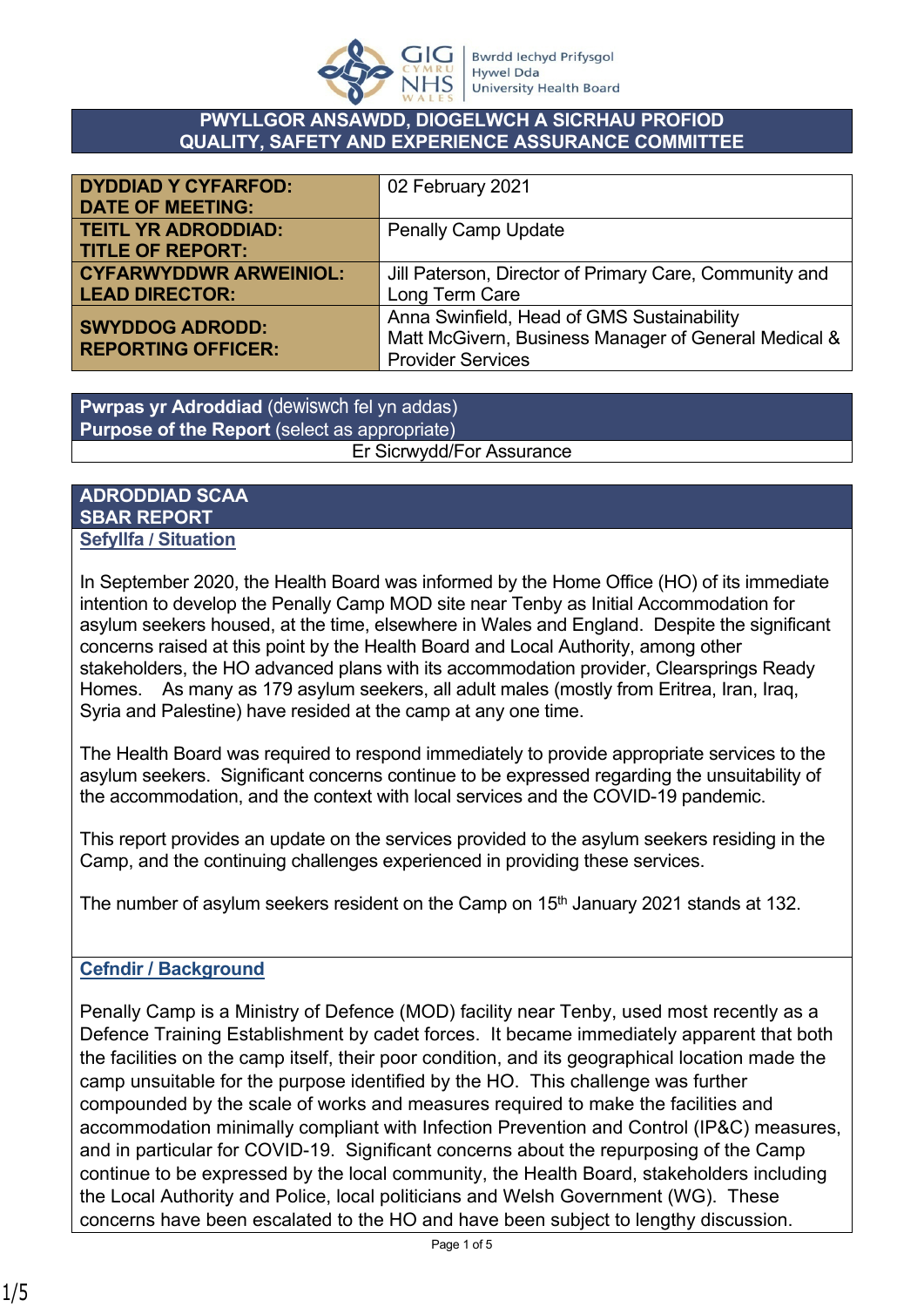Asylum seekers began to be transferred to the camp in groups from 21<sup>st</sup> September 2020, with numbers increasing as accommodation blocks on the site were deemed ready for occupation by Clearsprings. Transfers in and out throughout the operation of the site have been erratic and have reflected the changing picture with COVID-19 restrictions in Wales, and the areas and tiers the asylum seekers were moved from in South East England and the Midlands.

A period of rapid scoping and mobilisation of essential Primary Care services from nearby Tenby Surgery Managed Practice took place in September and October 2020. It should be noted that the Health Board did not operate any pre-existing service for asylum seekers, and considerable co-ordination was and continues to be required with numerous stakeholders to build an integrated service to meet the needs of the asylum seekers. Initially, regular clinics were established in the site Medical Centre to meet the immediate needs of the newly arrived residents. However, the poor quality of the facilities and concerns about staff safety based on poorly managed incidents on-site resulted in services being relocated to South Pembrokeshire Hospital.

Site visits to Penally Camp including members of the Primary Care team and Infection Prevention and Control (IP&C) team took place in September and October 2020 to assess the environment and facilities. Findings from these visits, and the subsequent experiences since, have raised significant and enduring concerns, including lack of required IP&C measures, general environment and accommodation of a poor standard and incompatible with social distancing, lack of evidence of robust COVID-19 escalation planning, and unsuitable facilities in the Medical Centre. Security for Health Board staff working on-site was identified early as a concern, and a disturbance on-site on 20<sup>th</sup> October 2020, which required Police attendance and an emergency evacuation by the clinicians on-site at the time, led to the immediate withdrawal of all clinics on-site and relocation to South Pembrokeshire Hospital. Police have had to attend the site on numerous occasions since September 2020 to respond to incidents within the Camp, and organised protests, for and against, at the gates.

Despite significant concerns raised regarding governance and suitability, a private agency nurse was contracted by Clearsprings in October 2020 to provide clinics on-site. These concerns were escalated rapidly, resulting in the prompt termination of this arrangement.

An outline core service model using staff from Tenby Surgery was devised and quickly established. The broader Primary Care proposed service model was sent to the HO in October 2020, comprising core and enhanced level services:

1. General Medical Health Care Services Model (Core) – to provide immediately necessary and urgent treatment for any conditions assessed as requiring an urgent response, excluding medical emergencies. This includes assessment (including by remote means), treatment, prescribing and onward referral to local services where appropriate. It was recognised that the asylum seekers have particular needs, and that local services and the camp itself was not appropriate for asylum seekers with complex medical needs, including complex mental health needs. Assurance was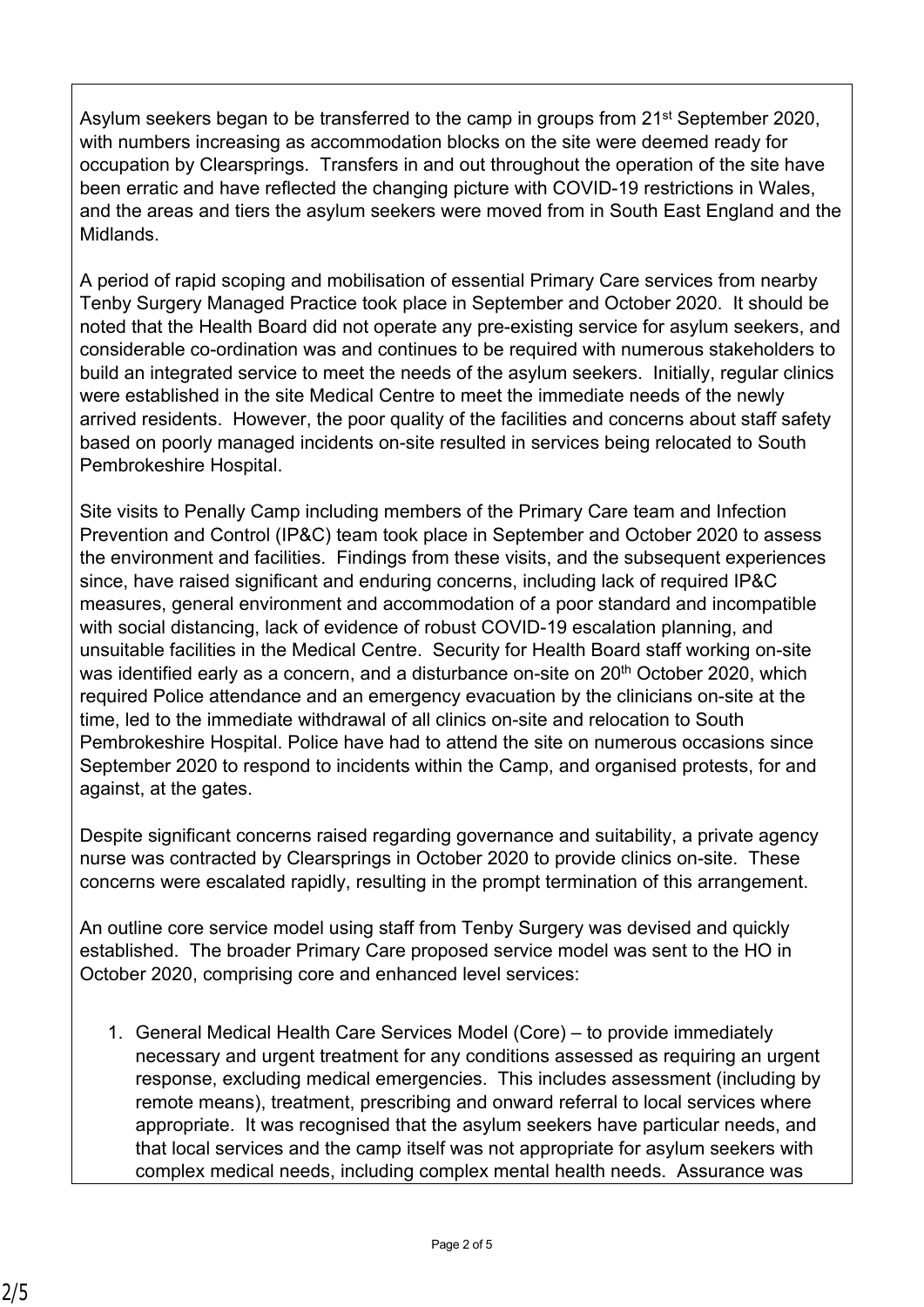given that the asylum seekers transferred to Penally would have been pre-assessed as suitable for local services prior to transfer. This proved not to be the case.

In the context of the COVID-19 pandemic, the remote triage model widely adopted by practices across Wales for the safety of staff and patients is being used with daily telephone calls at fixed times. The service is led by the Advanced Paramedic Practitioner at Tenby Surgery, supervised and supported by the GP Lead. Language needs are met using Language Line interpretation services.

In addition, face-to-face clinics with the Advanced Paramedic Practitioner are operating at South Pembrokeshire Hospital twice weekly. These clinics can be accessed on request by the asylum seekers through Clearsprings welfare staff and Migrant Help workers on-site. All requests for face-to-face consultation are initially assessed remotely by the Advanced Paramedic Practitioner, and then booked if appropriate or managed by remote means.

Arrangements are in place with local Community Pharmacies in Tenby for regular collections of prescribed medication and any Over The Counter (OTC) medications by the Clearsprings team.

2. General Medical Health Care Services Model (Enhanced) – it quickly became apparent that no clinical assessments had taken place at previous locations for the asylum seekers transferred to Penally, and medical records existed for only 4 individuals, fewer than 6%. Following close consultation with Cardiff Health Access Practice (CHAP) asylum seekers service and specialist training sessions at CHAP, a comprehensive nurse-led Initial Health Assessment (IA) service was established in December 2020 to address the backlog. This has developed to include Blood Borne Viruses (BBV) screening with onward referral as appropriate to a respiratory consultant-led Tuberculosis (TB) clinic. The IA service is suspended temporarily to prioritise the delivery of COVID-19 vaccination locally.

This service model was proposed to the HO in October 2020, alongside costings for the workforce model to support its delivery.

# **Asesiad / Assessment**

The Health Board has been central to the multi-agency, integrated response to the Camp's establishment. The delivery of safe and appropriate Primary Care Services to the asylum seekers at Penally Camp has been complex and exacting, and continues to be challenging on many levels.

Ongoing challenges include:

1. Security – security concerns have related to both the asylum seeker residents within the Camp and a series of protests and demonstrations outside the Camp, which have been both in opposition and in support of the asylum seekers. The transfer of the Core and IA services to South Pembrokshire Hospital has addressed safety concerns for staff. The clinics are held in the Outpatients area of the hospital and, due to local sensitivities, the asylum seekers wait in their vehicle to be called in. Arrangements are in place to address lone working for the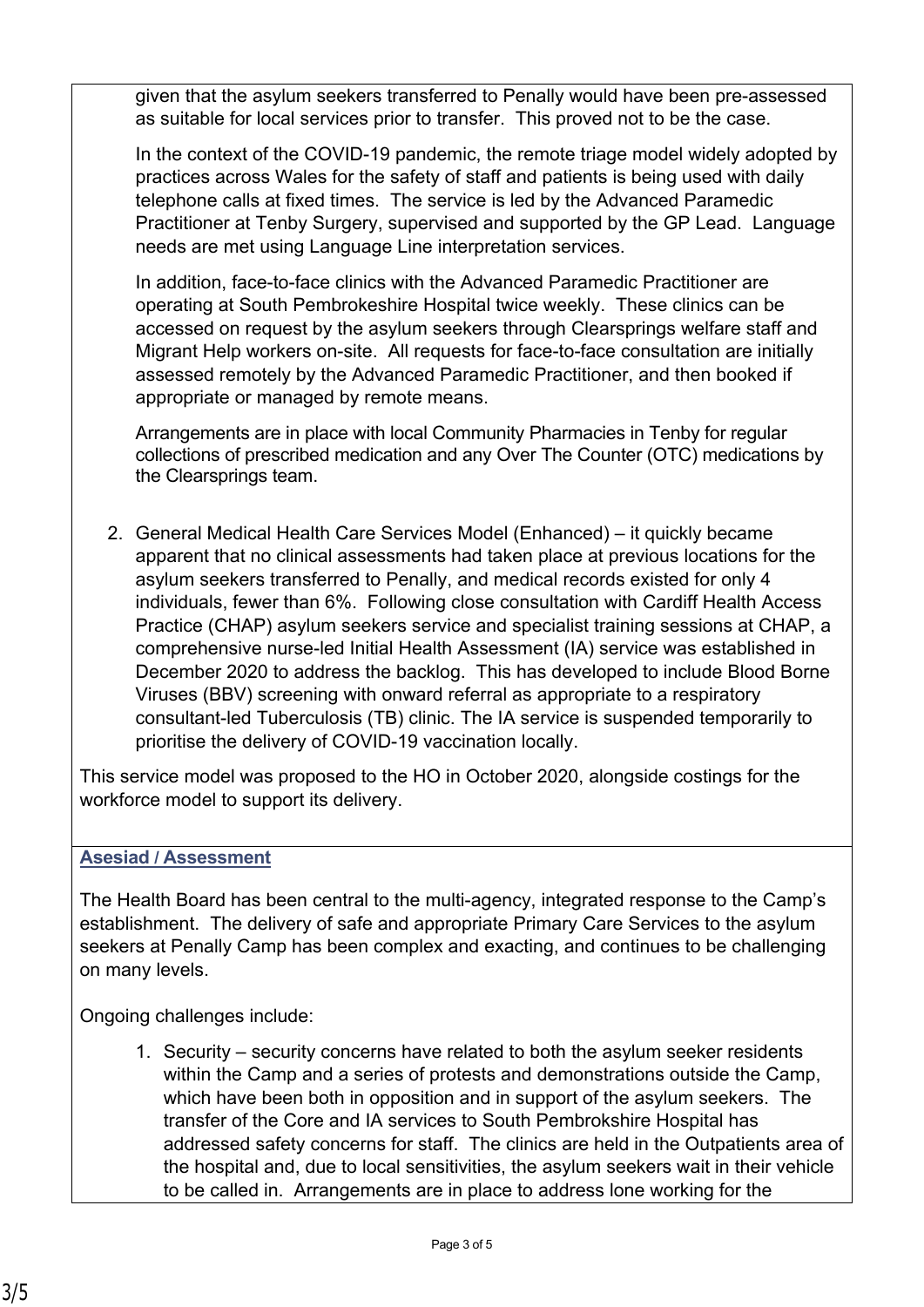clinicians. There has been no history of incidents in clinics at South Pembrokshire Hospital.

- 2. Environment the poor standard of accommodation and shared facilities on-site increase the risks associated with disease transmission. Processes were tested with an asylum seeker who was symptomatic for COVID-19 (tested negative), and a suspected TB case (tested negative). Clearsprings failed to follow action cards and isolation facilities were inadequate. There have been frequent reports of asylum seekers not maintaining social distancing on site.
- 3. Cultural it was apparent that the asylum seekers had very little understanding of the National Health Service (NHS) or how services operate in the UK. The majority of initial contacts with the service were inappropriate and varied, from requests to expedite asylum applications to requests to intervene in housing. Language needs are met via Language Line, and some asylum seekers have basic English.
- 4. Challenges in clinical management:
	- Unsuitability of those transferred complex mental health needs are a known feature of asylum seekers, and a very common aspect of consultations. Work has been undertaken with local mental health services to establish a referral pathway, which has led to a high volume of referrals to Community Mental Health Teams (CMHT). There is an identified lack of compliance amongst some asylum seekers with antidepressant prescribing.
	- Pathway a clear pathway for asylum seekers to access Core services has been established. However, difficulties persist with Clearsprings staff continuing to signpost dental issues inappropriately, which is slowly improving. Asylum seekers are also being inappropriately directed to faceto-face clinics for issues which could be addressed remotely, e.g. repeat prescriptions.
	- Records Lack of records or IAs from previous providers. Records from CHAP or other previous providers have been received for 4 asylum seekers in total (approximately 6%). This has significantly hindered any continuity of care for longer-term conditions and added to the clinical workload with the Advanced Paramedic having to 'start from scratch'.
	- Transfers in and out in rare cases, individual asylum seekers are transferred out of the Camp, having recently been referred to local mental health or secondary care services. This has meant that the individual has relocated by the time the appointment comes through . Likewise, asylum seekers transferred into the Camp have been due to be seen by services elsewhere within days and have had to recommence with local referral processes.
- 5. Management working with the HO and Clearsprings has brought its own challenges. There are a number of meetings and interfaces to manage this operationally, including daily calls to the site, weekly operational and oversight meetings, weekly multiagency meetings, weekly meetings with representatives onsite (British Refugee Council, Migrant Help, Migrant Coalition and the Welsh Refugee Council), and national meetings. These all require significant input.